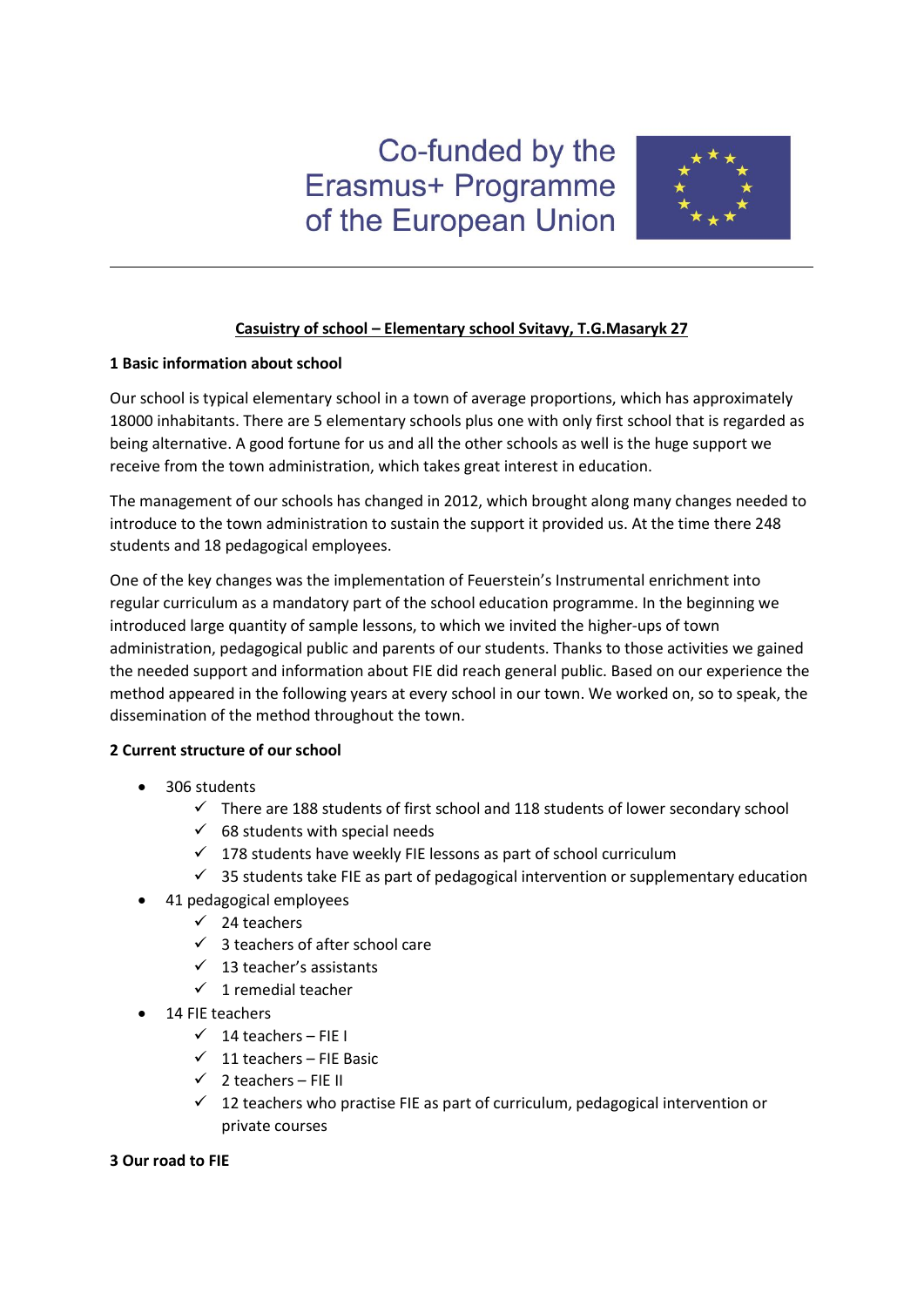In 2013 we visited along with members of broader management elementary school at Lycka square in Prague, Karlin where we for the first time saw children working with instruments as well as use of mediated learning during normal classes. Because we took interest in the method two of our teachers went to one day sample course in February 2013 and then the same year in summer they attended first course of FIE I.

In September 2014 we started a pilot year of using the FIE method. For this we utilized the club for students of 9<sup>th</sup> grade where the students usually prepare for entry exams in Czech and mathematics. Opening of this club was preceded by a sample lesson for children's parents. The number of students interested in this type of club activity was approximately the same as how many would come to the preparations for exams. Additionally there more students who considered vocational training.

After 4 months multiple teachers began to notice change in the class' atmosphere. They commented on the level of mutual communication, listening to opinions of other classmates and their mutual respect. It was for this reasons we started thinking about implementing FIE as a mandatory subject into school educational programme and also we discussed how many and which students we want to affect.

We came to conclusion we should include 1 FIE lesson a week in  $4<sup>th</sup>$  through  $8<sup>th</sup>$  grades. The age of children in  $4<sup>th</sup>$  grade seemed suitable to begin work with instrument of FIE Standard (we always start with Organization of Dots). In the 9<sup>th</sup> grade we offer FIE only as a club activity, which also works as an indicator of how many students want to be further involved with the method.

It was clear we would be needing more teachers. That is why four more of our teachers attended in summer 2015 the FIE course. In September 2015 we started FIE lessons in all selected grades, beginning with Organization of Dots. Much encouraging proved the regular meetings of FIE teachers where they shared everything that happened to them in their classes, what went well and what did not. The joint FIE cells were not only to reflect upon classes taught but also to prepare for classes to come. Integral part of our work became mutual sittings in on class we used to support one another up to this date.

In the years to come additional members of staff attended the FIE courses but each was given the choice whether he or she wanted to work with FIE after they finished the course. We wanted to give everyone the freedom of choice and looking back we view it a great benefit that only those willing teach the FIE.

As of now FIE functions on all possible levels at our school and we work with various instruments. Each class is given a choice out of several instruments, selection of which is adjusted from class to class. Respecting the succession of instruments where there is one of course. Apart from the aforementioned grades the FIE method has also spread to the first school where it is included in some classes as a supplementary curriculum. School also offers open courses for pre-school children, children at first school and students of  $9<sup>th</sup>$  grades. We met with great interest of public so we offer FIE courses for adults. We also have special groups for our employees who wish to try out FIE from the client perspective (some of our FIE teachers attend as well). Next area where FIE is strongly utilized is work with children with special needs. Some of them take FIE lessons as a part of their pedagogical intervention, others have individual classes with one of FIE teachers. We also created a system of how to approach students who transfer from other schools and have zero experience with FIE. We deem it necessary to take care of those students so they can grow accustomed to working with the method as it then turns beneficial to them.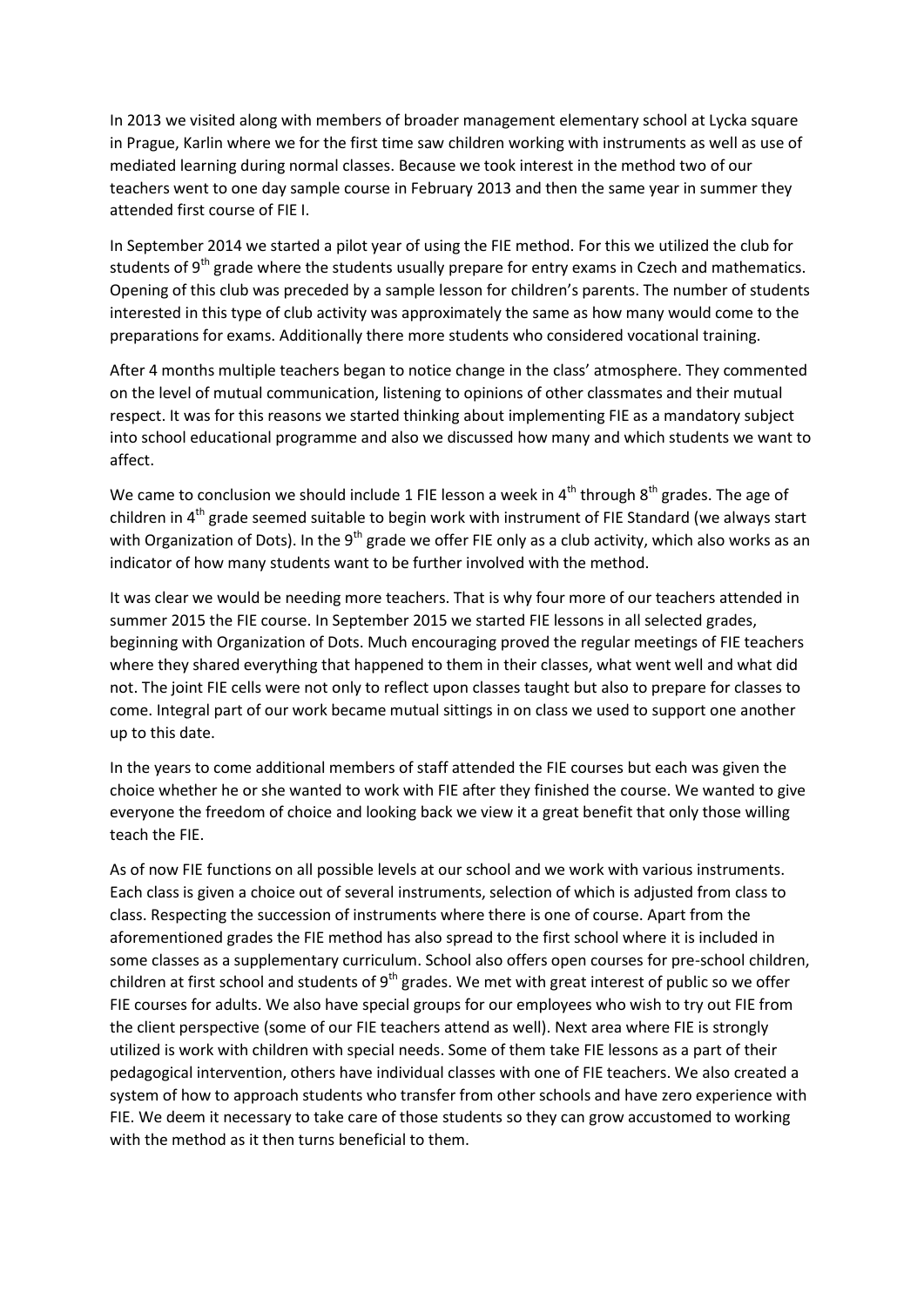In the past few years we also took part in several projects, which support the development of Feuerstein's Instrumental Enrichment.

In the Czech Republic emerges a network of schools, which work with the method, and alongside it so called Centre of Collegial Support in FIE method was founded. One of which is our school. Our task is further dissemination of the method (sample lessons, FIE open days, inspirational visits for general and pedagogical public, attendance at conferences) and taking care of FIE teachers in our vicinity we meet on circa monthly basis.

One of our other projects is cooperation abroad. In the frame of Erasmus+ we could establish contacts, exchange experience with various institutions in Netherlands, Lithuania, Romania and Slovakia, and create supportive materials for those occupy themselves with mediated learning.

The most intensive cooperation we established with non-profit organization Charlie Karlin and ATC of methods of prof. Feuerstein. PaedDr. Eva Vanova visits us regularly and is at the same time our supervisor. Close interaction with many specialists has been of great help to us and our efforts with FIE because the sense of support and possibility to turn to others is always important.

# **4 How does FIE affect us**

From the school management's viewpoint changes occur in all of the school's areas. The essential change is that in the atmosphere at school. Both in classes and amongst colleagues we register more empathy, more frequent and concrete sensing of emotions, one's own as well as others' and last but not least improvement of the ability to react adequately at given situations. Even thought our team grew in numbers, it has got twice as much teachers, we notice sense of belonging, cooperation and mutual respect.

Communication has gotten better at all levels. Students are able to express themselves verbally with more accuracy and defend their opinions not only towards teachers but towards one another as well. They are better at formulating their thoughts, they listen to each other and are able to put gathered information to use.

FIE teachers go through more rapid and intense personal growth and in they use the criteria of mediated learning in their normal classes. Their lessons are studded with questions and lead students to finding information on their own, their consolidation and putting them to use in daily life. Those methods of work with one self also bring awareness of context and responsibility for one's behaviour.

It is a must to say we are very happy that FIE method did cross our path because it influences everything and everyone around us.

# **5 Reflection**

Because we wanted to know how all the school members feel about the presence of FIE we decided to ask if they could give us feedback and their opinion. Below you will find the selection of what was mentioned most often in the reflections as well as quotations of some opinions.

# **5.1 Changes at students**

# **5.1.1 Views of teaching staff**

- being able to voice their opinion
- share their experience
- thinks about the importance of an answer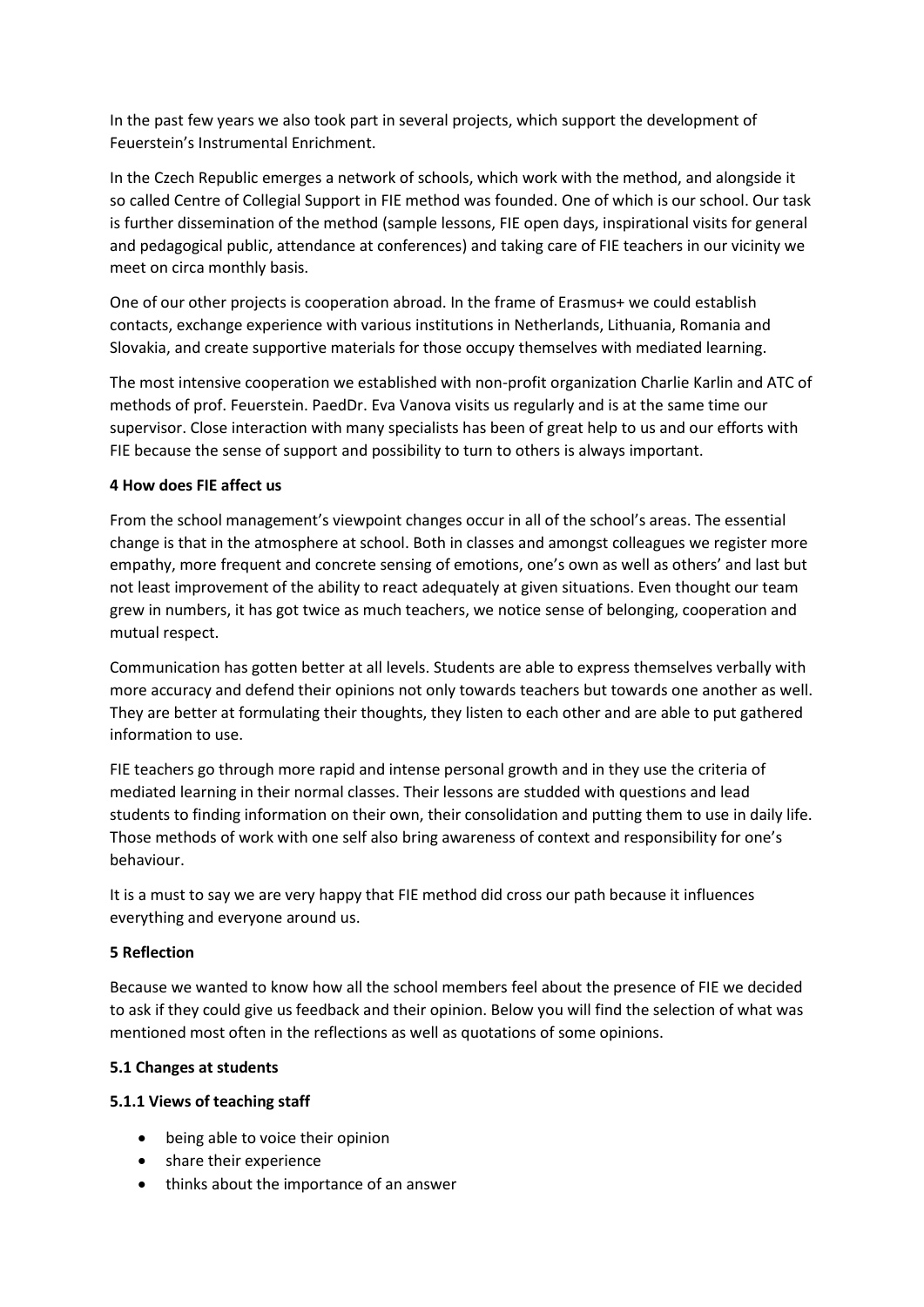- accept responsibility for their actions
- find and use clues
- overcome barriers that could prevent them from entering discussion
- even introvert students find expression
- they thoughtfully work with emotions
- they overcome fear of making a mistake
- they handle mistakes better and look for ways to remedy it
- they can navigate various problems
- they stay on top of their mental and work procedures work with strategy
- they think about problem solving '*It was the last year when I uttered speculation that Klokanek (mathematical competition) in 4th and 5th grades gave better results than in past years. I can confirm that this year. I am sure it is thanks to more accurate reading, better handling of instructions, and change of the way of thinking'*
- they do not react in a negative way to slower pace of other more patience
- better ability of self-reflection, often quite objective
- empathy *'At some students humanity manifests even when in face of teacher.'*
- they formulated their thoughts with more precision
- *'I would not call it revolutionary but some progression is apparent when it comes to overcoming obstacles to enter discussion, ability to express thought, not being stressed by mistakes and being on top of their own mental and work procedures.'*

# **5.1.2 Views of children**

- they give themselves time to think
- their communication gets better
- better at expressing themselves (even in front of people)
- **•** listening on and respecting opinions of others
- cooperation
- perception of emotions, one's own and others', and ability to react at given situation
- realization there are other points of view
- *'Everyone has right for his or her opinion, even when we disagree.'*
- they embrace the basic principles of work within FIE (essential at Organization of Dots) and putting them to use in daily life
- influence on classmates *'In our class there were some basic problems like shouting over one another, inability to express clearly and not being able to give oneself time to think. When FIE came all problems began to slowly but steadily melt away.'*
- being aware of belonging together in time and space brings better feeling and experience
- attention to detail and sharper concentration

# **5.2 Teaching staff**

# **5.2.1 Views of school management**

- sense of team and cooperation
- bigger responsibility
- change of attitude towards children and their work

# **5.2.2 Views of teachers**

more calm and rational solving of work problems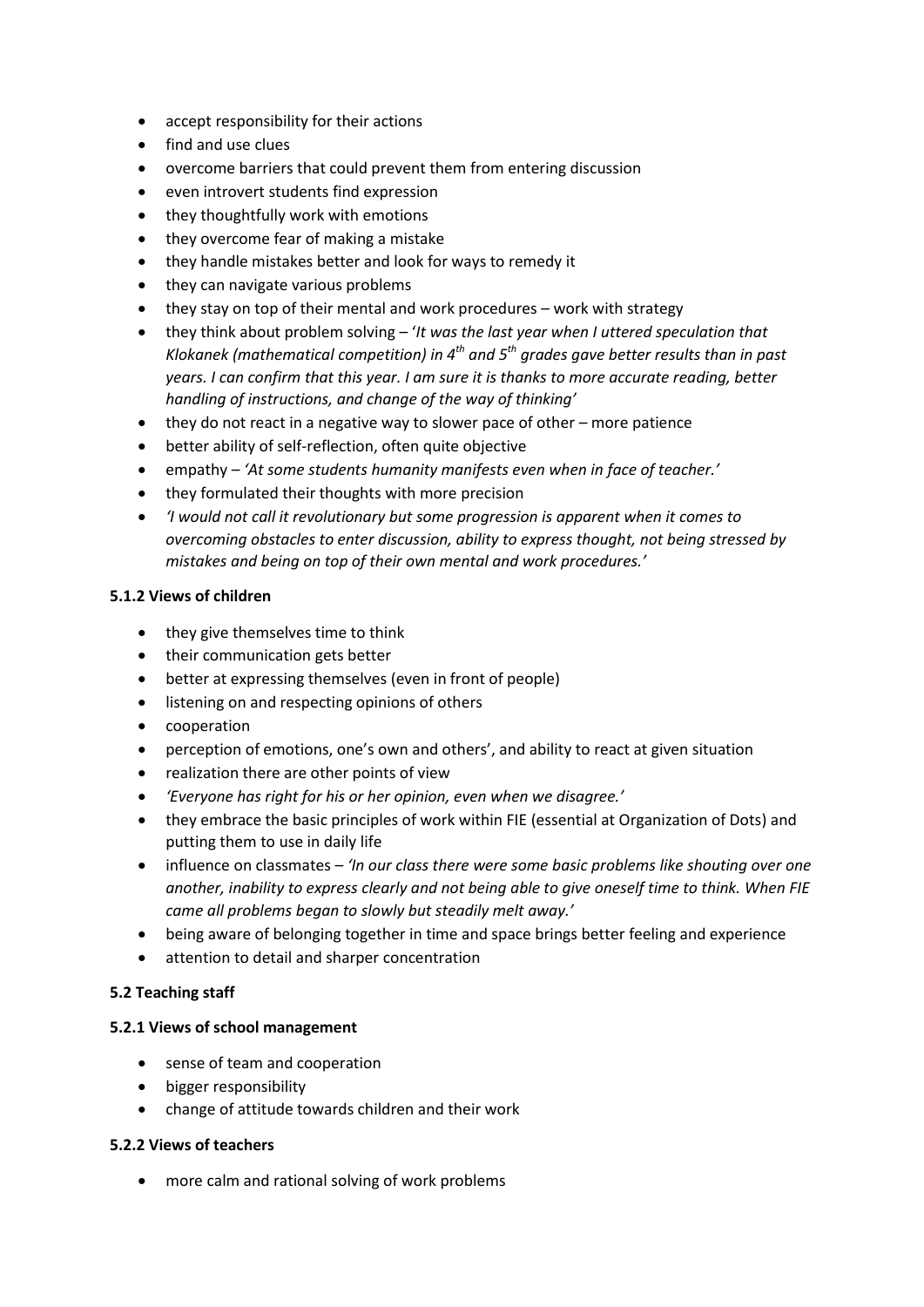- pleasant atmosphere among staff
- mutual respect
- management as part of school (lesser hierarchy)
- planning strategies
- being able to give time to both students and us
- asking questions as part of learning process
- devolve more responsibility to students
- change of approach in examination (individual work, exams, pop quiz)
- part of teaching staff senses the staff is somewhat split
- inspiration to colleagues in regularity of meetings (of methodical commission) and work enthusiasm

#### **5.2.3 Views of children**

- FIE teachers are a bit more 'annoying,' they keep asking questions
- frequent use of questions
- influence of FIE on other subjects
- teachers are more patient
- more communication with us means more interest in us
- effort to let us find out how things are on our own

# **5.3 Effect of FIE on school**

- pleasant and friendly atmosphere
- sense of prestige
- more possibilities of self-development for everyone
- '*The atmosphere of the whole staff is very pleasant to me and is formed by my colleagues and the school management. After finishing FIE course I realized that one cause of the pleasant atmosphere is FIE itself.'*

#### **5.4 Remarks of students about FIE lessons**

- rest from curriculum, but we keep thinking
- lessons of humanity
- it is not important to finish first but to solve the task
- different view on world, looking for various paths

# **5.5 Influence of FIE on teachers**

- need of sharing and cooperating more closely with colleagues
- different perception of time, not only when teaching
- more roundabout approach to children
- *'I think more about the students and look for reasons why something is happening this way and something does not go the way I thought it would.'*
- *'I try to be human.'*
- *'When talking with colleagues I notice who underwent FIE and who did not. The FIE ones are more responsive, open to views of others and I feel they treat human relationships with more respect.'*
- *'I want to be more patient when it comes to 'more difficult' students.'*
- *'I am more eager to help all those who need help or ask for it.'*